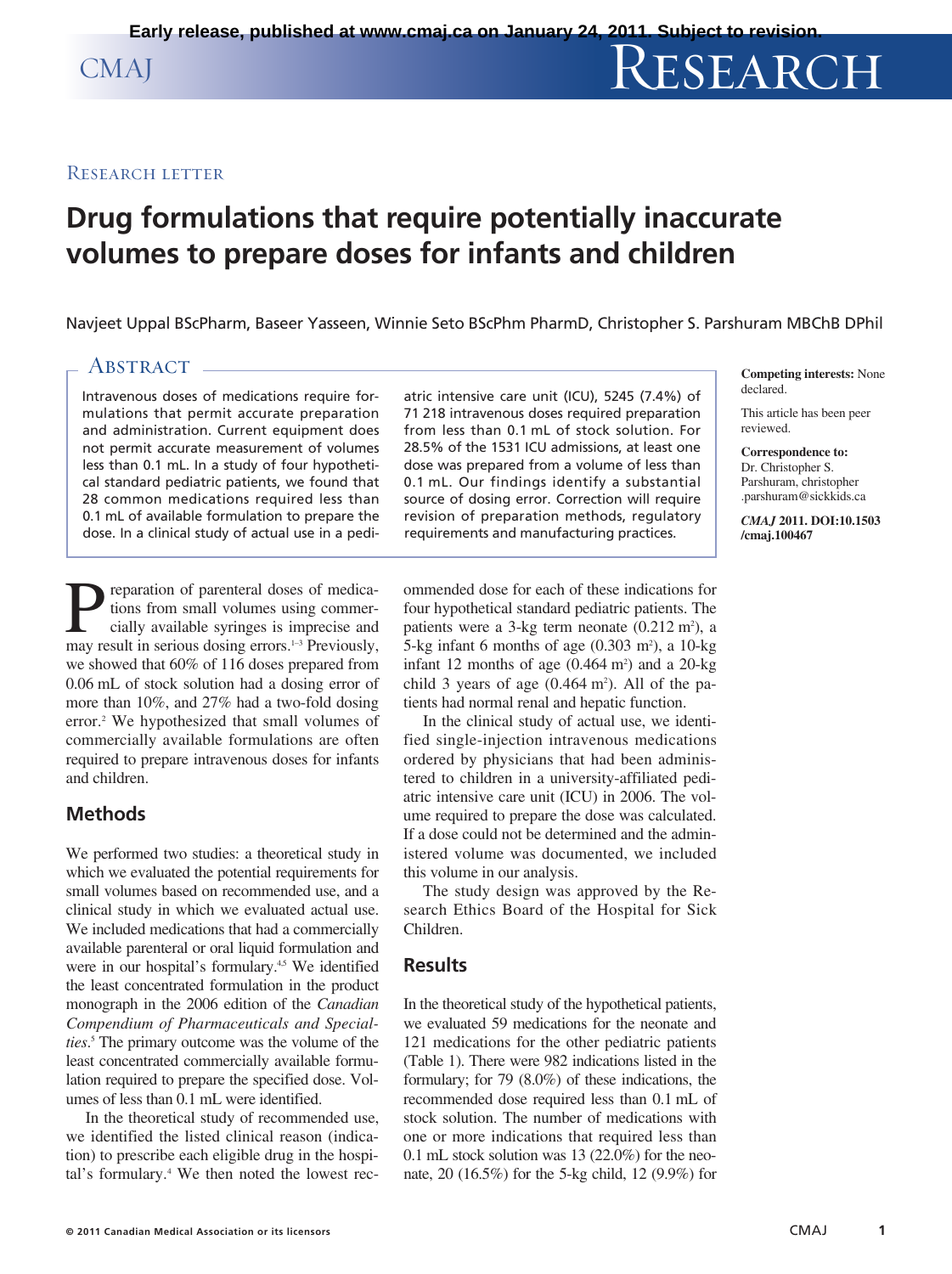the 10-kg child and 6 (5.0%) for the 20-kg child. These drugs included potent medications with direct effects on the circulation, brain and coagulation system (see Appendix 1, available at www .cmaj.ca/cgi/content/full/cmaj.100467/DC1).

In our evaluation of oral formulations, there were 845 indications in the formulary; for 9

| standard pediatric patients* |                                       |                       |            |
|------------------------------|---------------------------------------|-----------------------|------------|
|                              | Volume of stock solution required, mL |                       |            |
| Patient                      | < 0.1                                 | $0.1 \text{ to } 1.0$ | $\geq 1.0$ |
|                              | No. (%) of medications                |                       |            |
| 3-kg neonate                 | 13 (22.0)                             | 27 (46.8)             | 19 (32.2)  |
| 5-kg infant                  | 20 (16.5)                             | 56 (46.2)             | 45 (37.2)  |
| 10-kg infant                 | (9.9)<br>12                           | 46 (38.0)             | 63 (52.1)  |
| 20-kg child                  | (5.0)<br>6                            | 39 (32.2)             | 76 (62.8)  |
|                              | No. (%) of indications                |                       |            |
| 3-kg neonate                 | 24 (21.8)                             | 50 (45.5)             | 36 (32.7)  |
| 5-kg infant                  | 30 (10.3)                             | 107 (36.9)            | 153 (52.8) |
| 10-kg infant                 | (5.8)<br>17                           | 77 (26.5)             | 197 (67.7) |
| 20-kg child                  | 8<br>(2.7)                            | 65 (22.3)             | 218 (74.9) |

**Table 1:** Volumes of commercially available formulations required to prepare

recommended doses of parenteral medications for four hypothetical

\*The upper portion of the table reports the volume of stock solution required to prepare the lowest recommended dose for 180 medications (59 medications for the neonate and 121 for the other pediatric patients) listed in the hospital formulary. The formulary included 982 indications of these medications. The volumes of stock solution required to prepare the dose corresponding to each indication are represented in the lower portion of the table.

**Table 2:** Medications requiring less than 0.1 mL of stock solution for preparation of intravenous doses administered to 1531 patients in a pediatric intensive care unit

| Medication         | Total<br>no. of doses | No. (%) of doses requiring<br>preparation from < 0.1 mL |
|--------------------|-----------------------|---------------------------------------------------------|
| Lorazepam          | 10 167                | 2 497 (24.6)                                            |
| Hydrocortisone     | 2415                  | 951 (39.4)                                              |
| Ranitidine         | 5 0 9 7               | 370 (7.3)                                               |
| Methylprednisolone | 1431                  | 259 (18.1)                                              |
| Fentanyl           | 2873                  | 245 (8.5)                                               |
| Morphine           | 1 2 0 1               | 141 (11.7)                                              |
| Tacrolimus         | 135                   | 99 (73.3)                                               |
| Midazolam          | 316                   | 98 (31.0)                                               |
| Metoclopramide     | 503                   | 94 (18.7)                                               |
| Phenoxybenzamine   | 143                   | 90(62.9)                                                |
| Vitamin K          | 339                   | 76 (22.4)                                               |
| Other*             | 46 598                | 325 (0.7)                                               |
| Total              | 71 218                | (7.4)<br>5 2 4 5                                        |
|                    |                       |                                                         |

\*Includes adenosine (20 [17.7%] of 113 doses were prepared from less than 0.1 mL), digoxin (16 [94.1%] of 17 doses), propranolol (9 [47.4%] of 19 doses) and meperidine (33 [100%] of 33 doses).

(1.1%) of these indications, the recommended dose required preparation from less than 0.1 mL. There were seven medications with one or more indications that required preparation from less than 0.1 mL.

In the clinical study of actual use, there were 71 218 (81.8%) intravenous doses administered to 1531 patients admitted to the ICU in 2006. The median volume of stock solution was 1.0 (interquartile range [IQR] 0.3–3.48) mL. Of the doses, 5245 (7.4%) required preparation from less than 0.1 mL of stock solution; 12 439 (17.5%) required preparation from less than 0.2 mL.

For 437 (28.5%) of the ICU admissions, at least one dose was prepared from a volume of less than 0.1 mL. The median number of doses prepared from less than 0.1 mL per admission was 3 (IQR 1–11); in each of 19 admissions, more than 50 administered doses were prepared from less than 0.1 mL. The medications most commonly prepared from less than 0.1 mL were lorazepam, hydrocortisone, ranitidine, methylprednisolone, fentanyl and morphine (Table 2).

#### **Interpretation**

Our findings indicate a substantial source of dosing error that involved potent medications and affected more than a quarter of the children studied. Small volumes of stock solution are required because of the relatively low doses needed for infants and young children and the relatively high concentrations of commercially available stock solutions. The clinical sequelae of errors occurring as a result of preparing doses from small volumes will be compounded by incomplete safety data,<sup>6-10</sup> errors in medication orders,<sup>11</sup> and errors in preparation<sup>2,12-14</sup> or administration.<sup>15,16</sup>

Preparation-associated errors could be prevented if more accurate equipment were available to measure small volumes. They could also be avoided with predilution of commercially available solutions, either by means of a double dilution technique for single doses or the creation of local "stock solutions" for multiple patients. However, additional manipulation of stock solutions may result in further dose- volume inaccuracies.

Our evaluation has four main limitations. First, we assumed that the least concentrated formulation was used. Twenty-five medications had two or more formulations. If the most concentrated formulation of these medications were used, 8715 (12.2%) doses would have been prepared from less than 0.1 mL. Second, we assumed that there was no intermediate dilution. This may have permitted larger volumes of commercially available solution to be used.